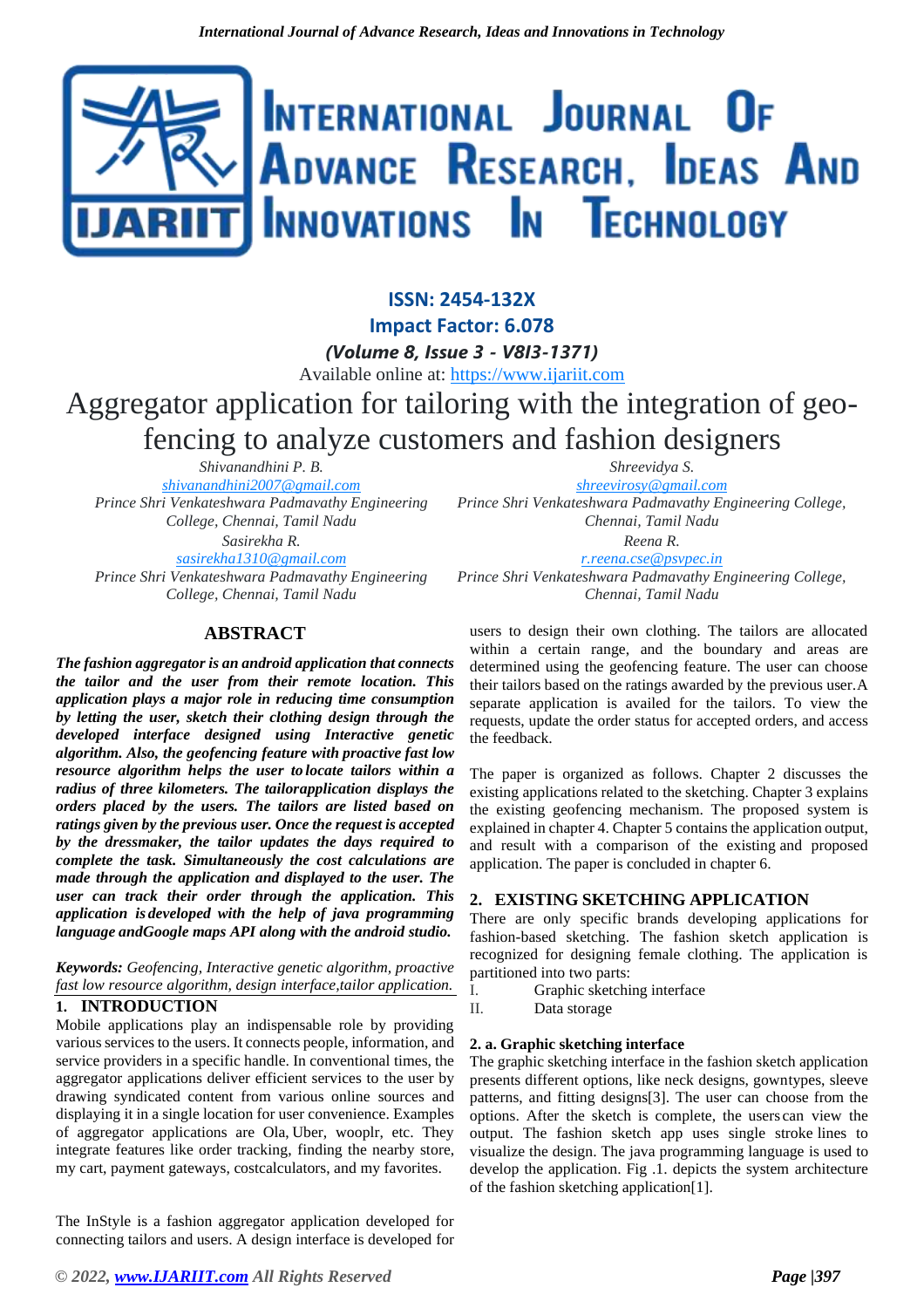#### *International Journal of Advance Research, Ideas and Innovations in Technology*



**Fig.1. The System Architecture of fashion sketch application**

The fashion sketch application has a sketch design model, database, and multi sketch designs. Layman's can use this model to develop the designs reflecting their references. The interactive genetic algorithm enhances the design process. The outline for the fashion sketch is as follows:

1. A user subjectively chooses the waist model, skirt length, skirt model, neckline, upper body structure, and garment type.

2. A sketch design model creates shape, style, and key style components in the database according to the decoding of the style information, the multi-stage sketch design engine merges them according to the decoding of the style data to generate the outline, and then the design is displayed on screen for users to evaluate.

3. A user subjectively evaluates the outline and chooses the more favorites ones.

4. The system adjusts design according to users' evaluations by using genetic operations of crossover and mutation, and the modified skirt candidates are displayed again for evaluation.

5. The system iteratively implements procedures (2) and (4) to produce models for the user's subjective evaluation. If the useris satisfied with some design, the system can end the design process. Fig.2 and 3 depict the fashion sketch design interface.



**Fig.2. Selection of garments in fashion sketch application**



**Fig.3. Output generated by fashion sketch application**

In Fig.2, the user may choose the garments from the available options. Fig.3. Depicts the outline of the design based onoptions chosen by the user. The disadvantage of this applicationis that it provides illustrations solely for western wear, like gowns, skirts, and long blouses.

**2. b. Features Data storage**

A database containing general components of garments is shown in Figure 4 and Table 1[2]. At the initial level, the outline silhouette blouse is segregated based on the variety of neck styles, body fitting, and length. At the second level, the garment gown is subdivided into twelve classes, and then theyare further classified into five classes, while five key style elements are further classified, respectively.



**Fig.4. Displays available garments at the initial level**



**Table.1. Displays the classification of gowns**

## **3. GEOFENCING MECHANISM**

The geofence is a virtual geographic boundary that enables the application or software to trigger a response when a mobile device enters or exits a particular area. Geofencing is used in supply chain management. They use geofencing in managing logistics, warehousing, freight, and transportation. Ola, Uber, and other product delivery applications use this feature to locate their customers in a particular geographic location[5]. They trigger a transactional notification when the driver reaches a particular area or guides them by availing the shortcuts to reacha destination in a short time.

## **4. PROPOSED SYSTEM**

The proposed application integrates the features of effective data collection, design interface and geofencing for efficient user experience and a highly reliable app for customizing the clothing's of user

The application is classified into different modules as follows:

- 1. Login module
- 2. Main page module
- 3. Design interface module
- 4. Find my tailor module
- 5. Geofencing module
- 6. Tailor application.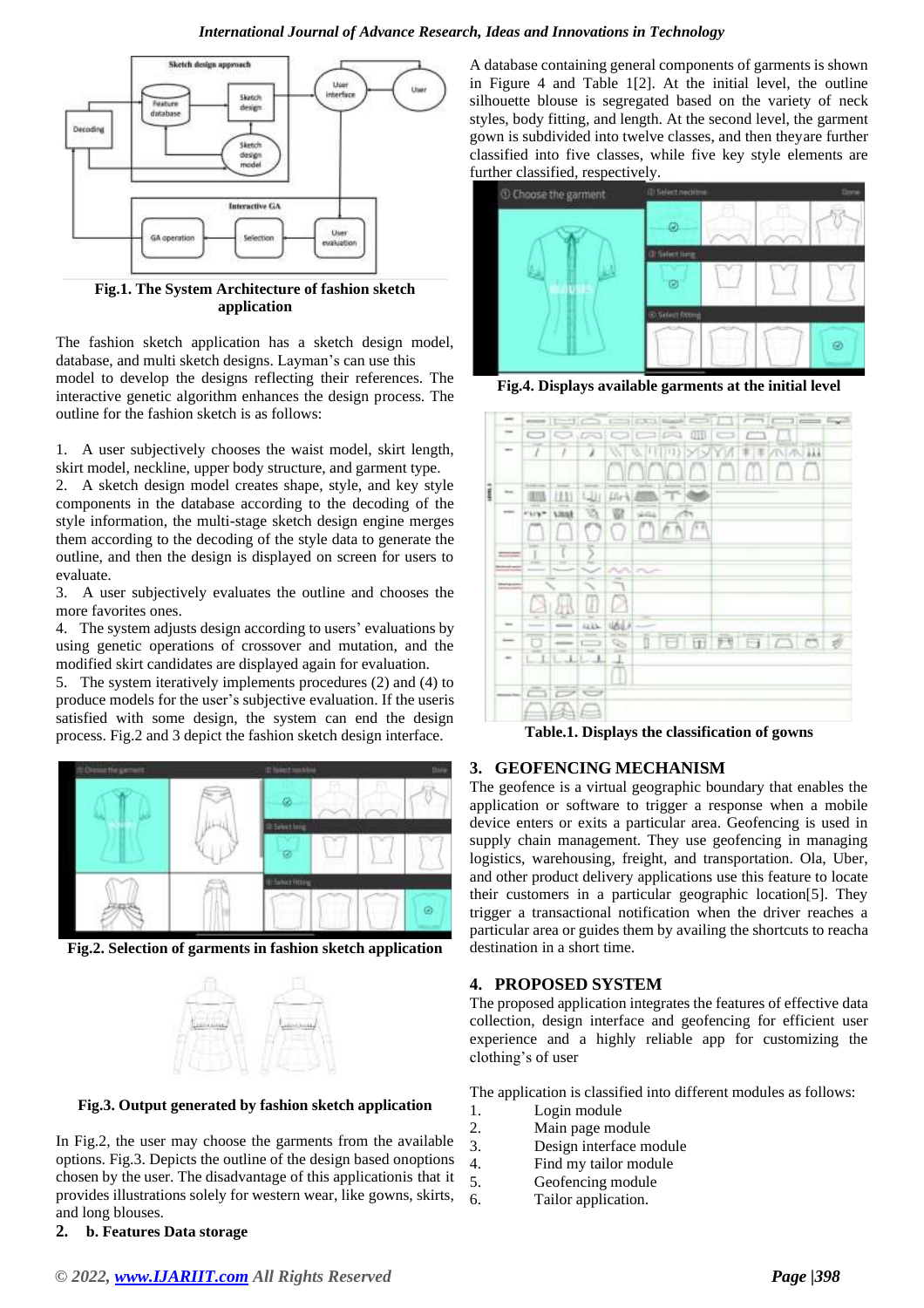#### *International Journal of Advance Research, Ideas and Innovations in Technology*



**Fig.5. System architecture of InStyle application**

#### **4.A. Login module**

The login module collects the user information. The module is built using java programming language and android studio bumblebee. The google firebase is used to store the user data. Fig.6. Shows workflow in the login module.

The outline for the login and register page is described:

1. Once the user enters the application, they are prompted to enter the username and password. The details are validated by comparing them with the database. If the user's entered data is correct, they are further allowed to use the application. If the data entered is incorrect, they are asked to enter the correct data.

2. The forget password option is provided to reset their password or generate a new password.

3. If the user is new to the applications, the user is directed to the registration page

4. The user must enter the name, phone number, Mail Id, username, and password.

5.A notification pops if the password is less than six characters, non-usage of numbers, and special characters.

6.The data collected from the user is stored in the database and diverted to the login page. Andprocedure 1 is continued.



#### **4.C. Design interface module**

The design interface module is developed using java programming language and android studio. Here, the images of the outfits are stored in the form of a table in the drawable field.In this research, the data used here are tops and bottoms. for tops, the image of the neck design and sleeve design is added to the database. The bottom wear features like pant style are stored as an image in a database. Here, the user can select the designs from the displayed options, and the stored images are merged into a single design and stored in the database for further precedence. This module makes use of the interactive genetic algorithm.

Fig. 8 illustrates the interactive genetic algorithm[1]. Here the user chooses the garment style. Then it leads to the first population phase, the features are provided to the user based on their choice or randomly generated. The information about the garment is decoded from the database and presented to the user. The user evaluates the design. If it is satisfied, then the processis completed here. Otherwise, the user may redesign the optionsor suggestions provided to applications.



## **4.B. Main page module**

The main page module links modules login page, design interface, order tracking, and find my tailor in a single page. It consists of action buttons that link to the other pages. Once the user completes all the actions. The user can exit the app by swiping to the main page module. Fig.7. depicts the architecture of the main page module.



**Fig. 8. Block diagram of interactive genetic algorithm**

**4.D. Find my tailor module**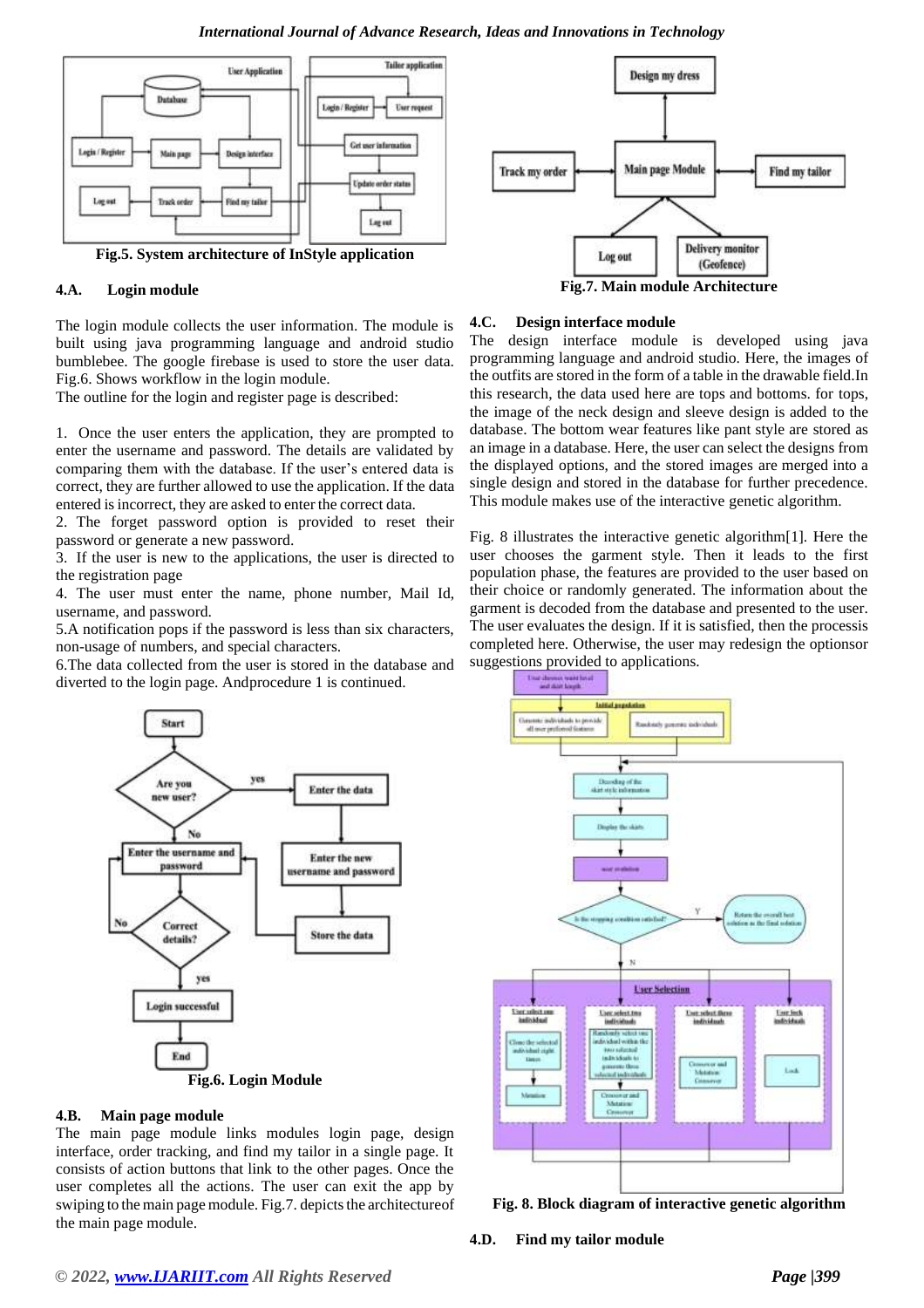The nearby store feature is used to find the tailors, dressmakers, and boutiques near the user location. the google maps API is a set of application programming interfaces that provides locationbased services[7]. This module comprises a conditionwhere the user may find only tailors, dressmakers, and boutiques[6].

Algorithm for Find my tailor follows as 1.If (access location  $==$  true) 2.{ 3. Request the user to select requirement from the option 4.Click find 5.Mark the locations based on the request. 6.Return 7.} 8.Else 9.{ 10.Display dialog box to enable the location11.}

## **4.E. Geofencing Module**

To track the customer in a particular area geofencing is used. This module utilizes a proactive fast low resource geofencing algorithm[3]. This algorithm works with trajectory-based topological join queries. Here, if the polyline defining the trajectory intersects one or more minimum bounding rectangles, the algorithm calculates the intersection between thegeofences and the trajectory. It analyses the result obtained above and returns a composite topological predicate, which tells whether the object entered, crossed, or left that precisely delimited area. The pseudocode for the geofencing module [3]is shown below.

**Input :** F : set of geospatial objects making geo-fences idx :index of the set of geofences route : trajectory travelled by the object

| <b>Output:</b> predicate, position with respect to the fence |                                                              |
|--------------------------------------------------------------|--------------------------------------------------------------|
| 1.                                                           | // list of FeatureIDs of the MBRs in                         |
| 2.                                                           | $\frac{1}{\pi}$ the index intersecting the route             |
| 3.                                                           | $I = getIntersection(idx, route)$                            |
| 4.                                                           | foreach pos $\in$ I do                                       |
| 5.                                                           | prev pos=getPrevPosition(route);                             |
| 6.                                                           | // checks if the prev_pos was                                |
| 7.                                                           | $\frac{1}{2}$ inside the current MBR                         |
| 8.                                                           | <b>if</b> (getIntersection( $F[i]$ , prev pos)! = null) then |
| 9.                                                           | $wasInside = true; else$                                     |
| 10.                                                          | $wasInside = false;$                                         |
| 11.                                                          | End                                                          |
| 12.                                                          | $Intersections = getIntersections(pos, route)$               |
| 13.                                                          | <b>if</b> (wasInside) then                                   |
| 14.                                                          | <b>if</b> <i>Intersections number is odd</i> then            |
| 15.                                                          | The object left the fence                                    |
| 16.                                                          | else                                                         |
| 17.                                                          | <i>the object is still inside</i>                            |
| 18.                                                          | end                                                          |
| 19.                                                          | else                                                         |
| 20.                                                          | <b>if</b> Intersections <i>is empty</i> then                 |
| 21.                                                          | the object is still outside                                  |
| 22.                                                          | else                                                         |
| 23.                                                          | <b>If</b> Intersections number is odd then                   |
| 24.                                                          | the object entered the fence                                 |
| 25.                                                          | else                                                         |
| 26.                                                          | the object crossed the fence and it is outside               |
| 27.                                                          | end                                                          |
| 28.                                                          | end                                                          |
| 29.                                                          | end                                                          |
| 30.                                                          | end                                                          |

## **4.F. Tailor application**

This module is developed only for the tailors. Where the tailors, dressmakers, and boutiques can register their business. To get noticed by the user through InStyle application. The tailor can view the order request. The request shall be chosen based on their convenience. The tailor updates the status of the order completion manually. Through this, the consumers track their orders easily[4].This application is developed using Figma[9]. The Fig.9. diagram depicts the architecture diagram of the tailor module.



**Fig.9. Architecture of tailor application**

# **5. RESULT**

The InStyle is a complete tailor aggregator application developed to ease the customization of clothing. The figure shows the output of the modules login, find my tailor, design interface, geofencing, and tailor application module.



**Fig.10.Login and Register page**



**Fig.11. Geofencing the area of the user to track and completethe order**

Algorithm 1: PFLGA description